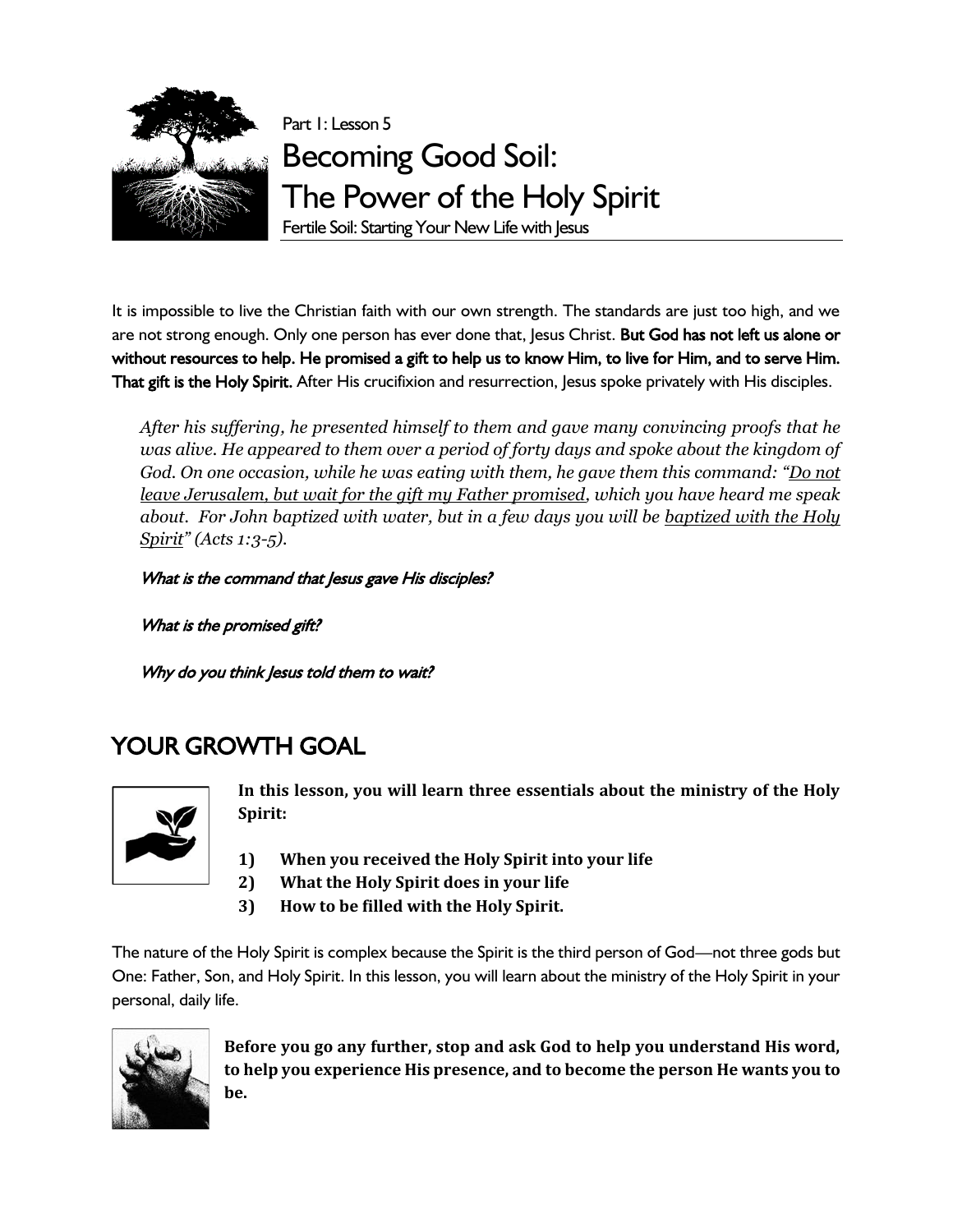# A STORY ABOUT THE SPIRIT: The Arrival of the Promised Holy Spirit on the Day of Pentecost (Acts 2:1-21, 37-38)



Read this story about the dramatic arrival of the Holy Spirit on the Day of Pentecost after Jesus had instructed His disciples to wait for the gift.

*When the day of Pentecost came, they were all together in one place. Suddenly a sound like the blowing of a violent wind came from heaven and filled the whole* 

*house where they were sitting. They saw what seemed to be tongues of fire that separated and came to rest on each of them. All of them were filled with the Holy Spirit and began to speak in other tongues as the Spirit enabled them. Now there were staying in Jerusalem God-fearing Jews from every nation under heaven. When they heard this sound, a crowd came together in bewilderment, because each one heard their own language being spoken. Utterly amazed, they asked: "Aren't all these who are speaking Galileans? Then how is it that each of us hears them in our native language? Parthians, Medes and Elamites; residents of Mesopotamia, Judea and Cappadocia, Pontus and Asia, Phrygia and Pamphylia, Egypt and the parts of Libya near Cyrene; visitors from Rome (both Jews and converts to Judaism); Cretans and Arabs—we hear them declaring the wonders of God in our own tongues!" Amazed and perplexed, they asked one another, "What does this mean?" Some, however, made fun of them and said, "They have had too much wine."*

*Then Peter stood up with the Eleven, raised his voice and addressed the crowd: "Fellow Jews and all of you who live in Jerusalem, let me explain this to you; listen carefully to what I say. These people are not drunk, as you suppose. It's only nine in the morning! No, this is what was spoken by the prophet Joel:*

*In the last days, God says,*

 *I will pour out my Spirit on all people. Your sons and daughters will prophesy, your young men will see visions, your old men will dream dreams. Even on my servants, both men and women, I will pour out my Spirit in those days, and they will prophesy. I will show wonders in the heavens above and signs on the earth below, blood and fire and billows of smoke. The sun will be turned to darkness and the moon to blood before the coming of the great and glorious day of the Lord. And everyone who calls on the name of the Lord will be saved.*

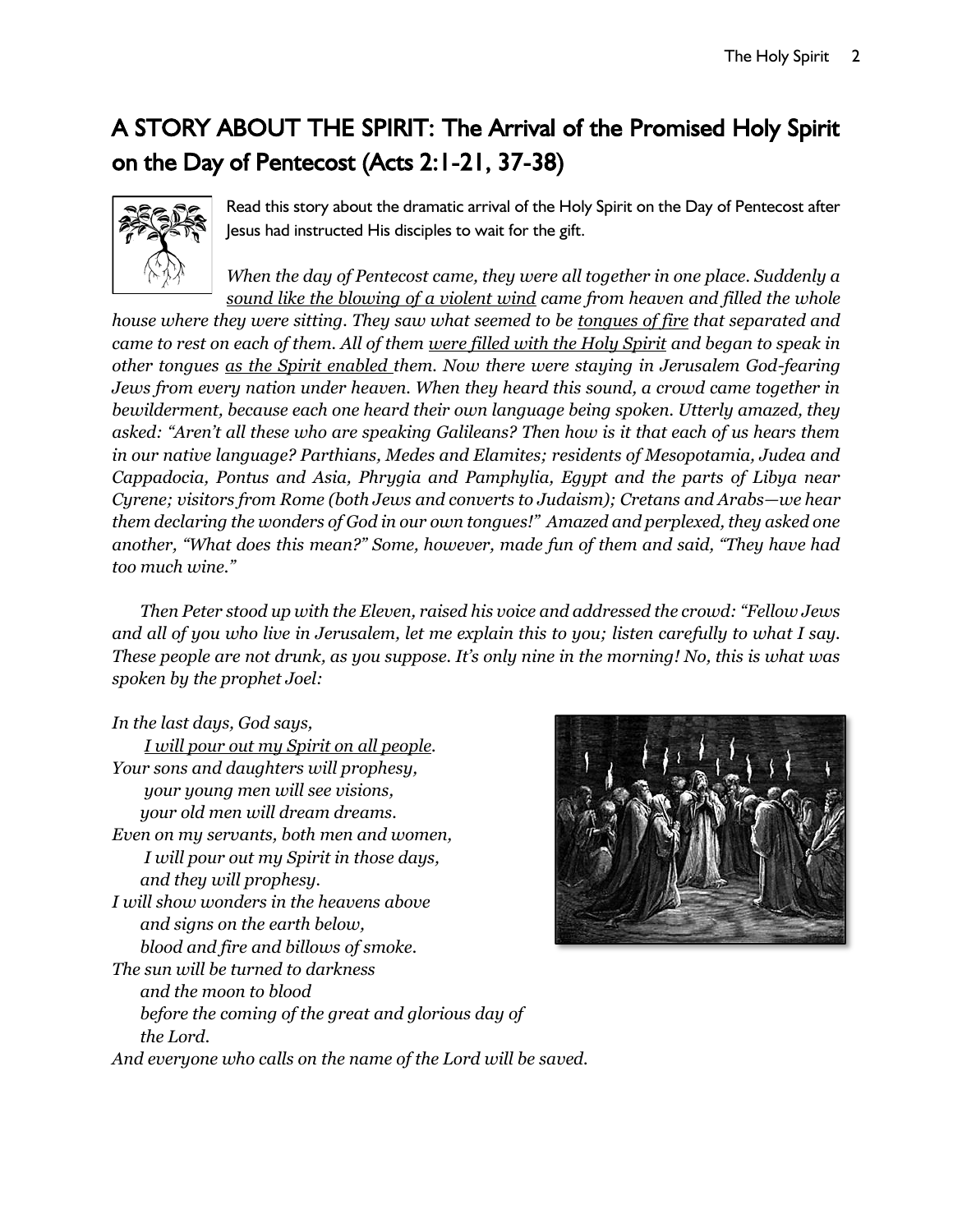*When the people heard this, they were cut to the heart and said to Peter and the other apostles, "Brothers, what shall we do?"*

*Peter replied, "Repent and be baptized, every one of you, in the name of Jesus Christ for the forgiveness of your sins. And you will receive the gift of the Holy Spirit. The promise is for you and your children and for all who are far off—for all whom the Lord our God will call."*

Using your own words, how would you describe this event?

. . . . . . . . . . . . 

It says that the crowd was "amazed and perplexed," and they asked one another "What does this mean?" If you had been in this crowd of people, how would you have reacted, and what would you have thought was happening?

The Scripture says that they "were filled" and "enabled" by the Holy Spirit. What do you think that means?

Peter told the people that, if they repented and were baptized in the name of Jesus Christ for the forgiveness of sins, they would receive a gift and a promise. What is this gift and promise?

Have you ever experienced an overpowering presence of God in your life?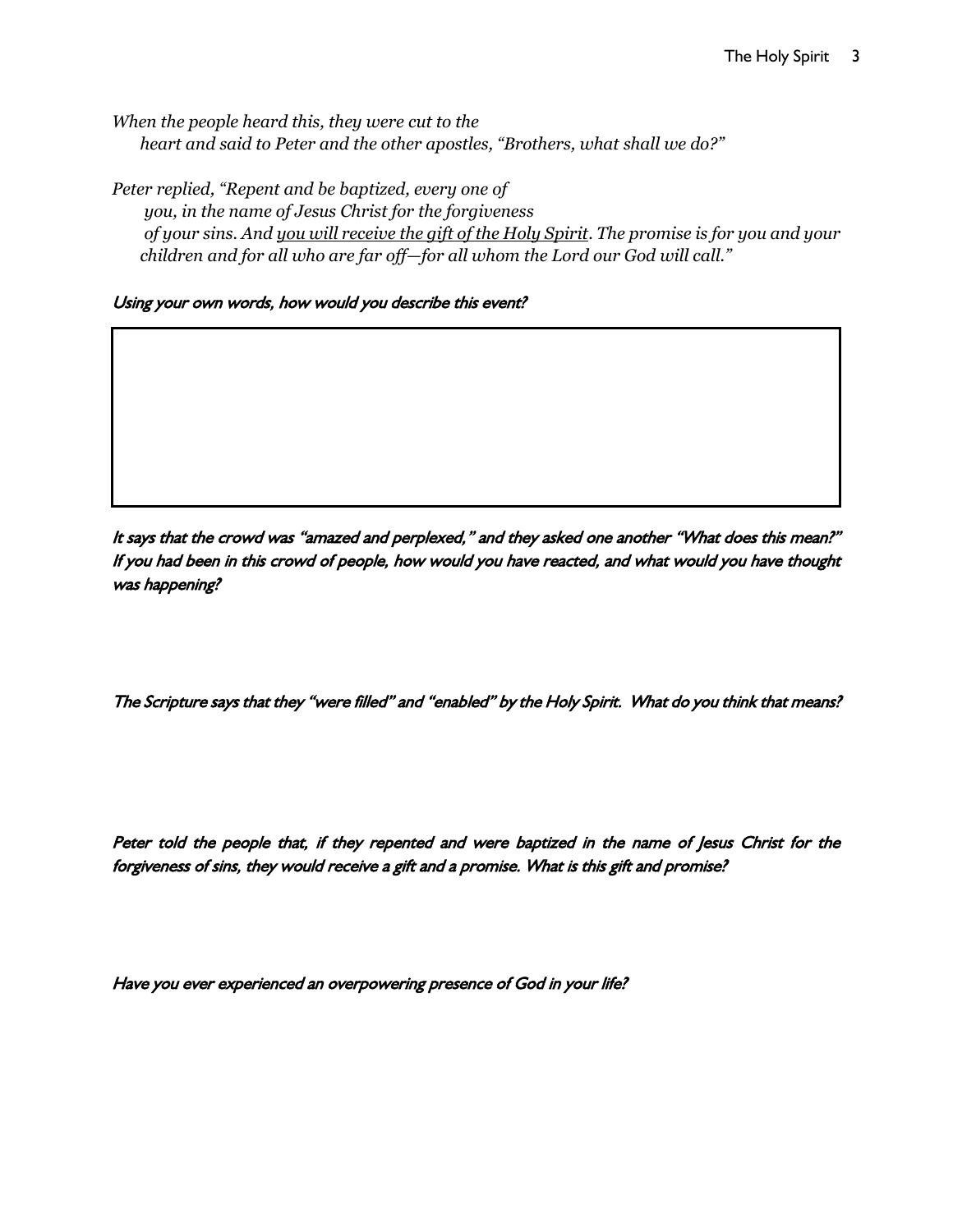## DIGGING DEEPER: EXAMINING THE HOLY SPIRIT



Prior to the Day of Pentecost, there were only a few accounts of the Holy Spirit's activity recorded in Scripture. These events were present at select times and for select people, even though God's Spirit was always at work before the creation of the world. Before they received the Holy Spirit on the Day of Pentecost, Jesus' disciples were a frightened and confused group of men. With the Holy Spirit's arrival, they were transformed and empowered to serve Christ. God's Spirit is given to help all followers of Jesus. Today, the Holy Spirit is the power of God actively at work in your life.

## 1. WHEN YOU RECEIVED THE HOLY SPIRIT

Examine the following Scriptures:

*Peter replied, "Repent and be baptized, every one of you, in the name of Jesus Christ for the forgiveness of your sins. And you will receive the gift of the Holy Spirit. The promise is for you and your children and for all who are far off—for all whom the Lord our God will call" (Acts 2:38).*

*And you also were included in Christ when you heard the message of truth, the gospel of your salvation. When you believed, you were marked in him with a seal, the promised Holy Spirit, who is a deposit guaranteeing our inheritance until the redemption of those who are God's possession—to the praise of his glory (Ephesians 1:13-14).*

#### According to these Scriptures, when did the Holy Spirit enter your life?

What does the Holy Spirit guarantee?

### 2. WHAT THE HOLY SPIRIT DOES IN YOUR LIFE

On the evening before His arrest and execution, Jesus told His disciples about how the Holy Spirit would work in our lives:

*"I will ask the Father, and he will give you another Advocate to help you and be with you forever—the Spirit of truth. The world cannot accept him, because it neither sees him nor knows him. But you know him, for he lives with you and will be in you. I will not leave you as orphans; I will come to you" (John 14:16-18).*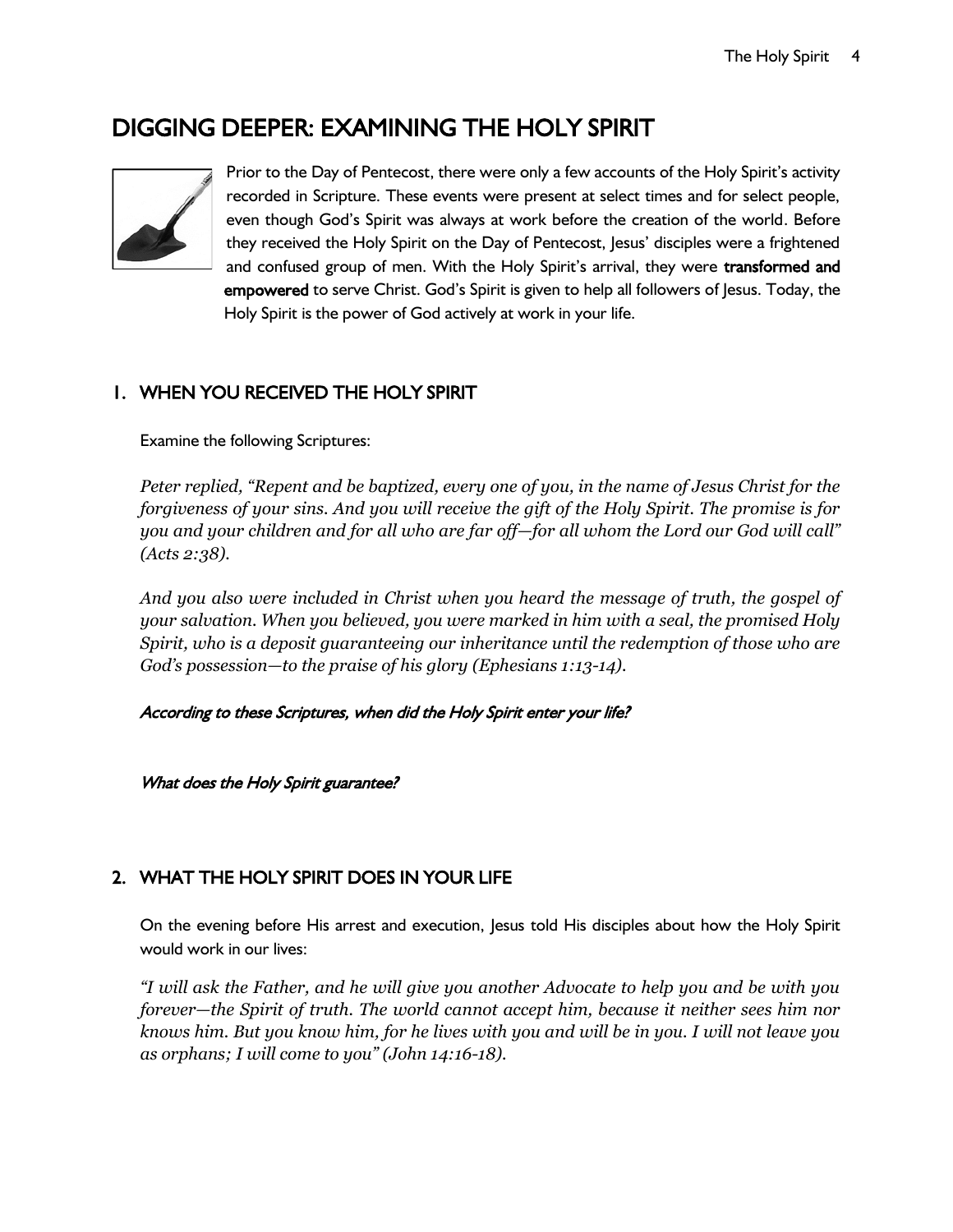What are two names that Jesus called the Holy Spirit?

1) 2)

What did Jesus ask the Father to give us?

#### What are two things the Spirit of Truth does?

1) 2)

*"All this I have spoken while still with you. But the Advocate, the Holy Spirit, whom the Father will send in my name, will teach you all things and will remind you of everything I have said to you. Peace I leave with you; my peace I give you. I do not give to you as the world gives. Do not let your hearts be troubled and do not be afraid" (John 14:25-27).*

#### How does Jesus tell us that we will know the Spirit?

#### What are three other things the Holy Spirit does for us?

1) 2) 3)

*"But very truly I tell you, it is for your good that I am going away. Unless I go away, the Advocate will not come to you; but if I go, I will send him to you. When he comes, he will prove the world to be in the wrong about sin and righteousness and judgment: about sin, because people do not believe in me; about righteousness, because I am going to the Father, where you can see me no longer; and about judgment, because the prince of this world now stands condemned. "I have much more to say to you, more than you can now bear. But when he, the Spirit of truth, comes, he will guide you into all the truth. He will not speak on his own; he will speak only what he hears, and he will tell you what is yet to come. He will glorify me because it is from me that he will receive what he will make known to you. All that belongs*  to the Father is mine. That is why I said the Spirit will receive from me what he will make *known to you" (John 16:7-15).*

#### Why is it to our advantage that Jesus went away?

#### What does the Holy Spirit prove about the following?

- 1) Sin
- 2) Righteousness
- 3) Judgment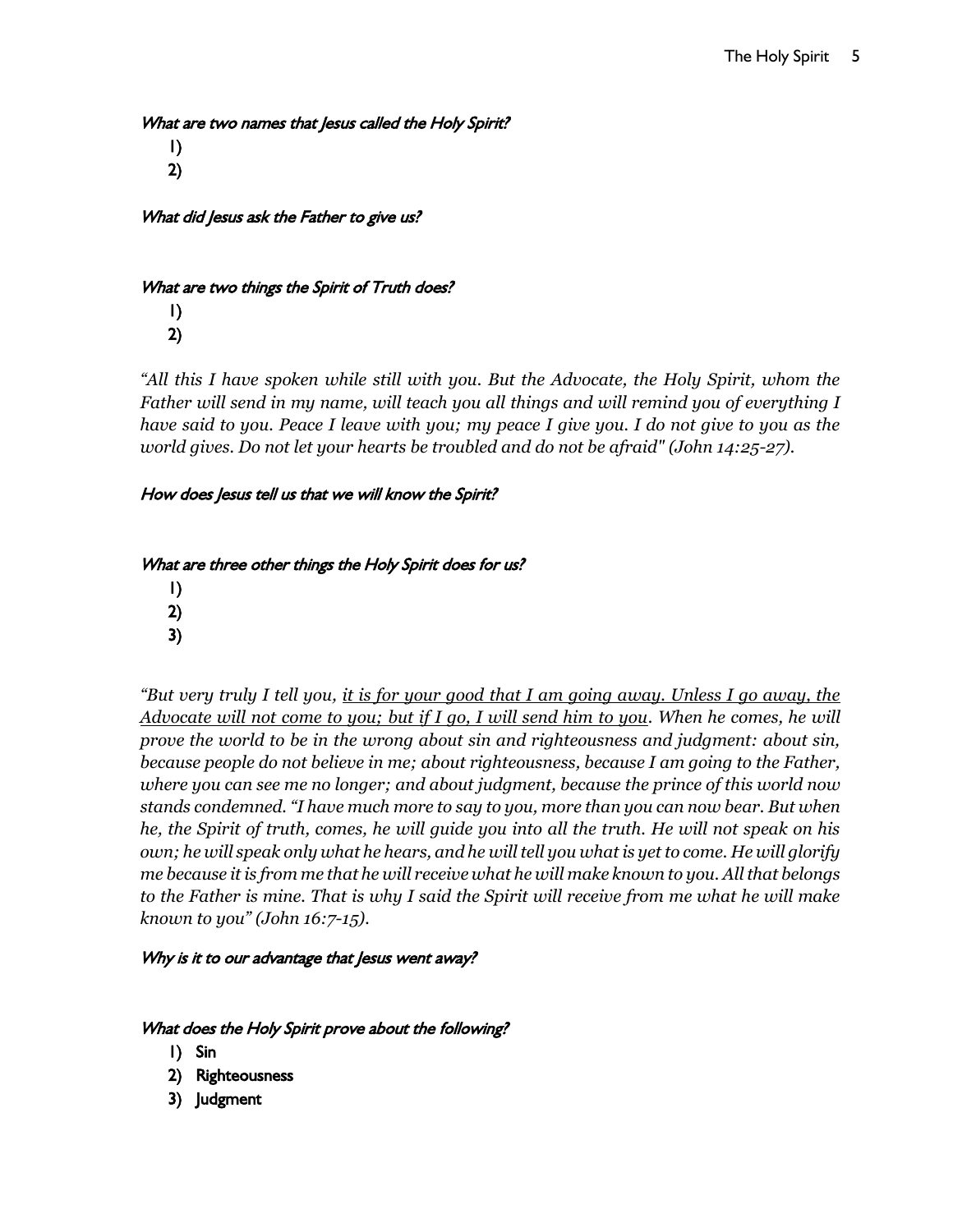What else does Jesus say the Holy Spirit will do?

### Whom does the Holy Spirit glorify? Where does the Spirit come from? Where does the Spirit receive what to tell us?

God's knowledge and power has no limits, and His presence is everywhere. But God accepted limitations when He became a human being in the form of Jesus Christ. His presence was limited to the places where He lived. That is why it is to our advantage that Jesus returned to His Father. Now, God's presence is everywhere through His Spirit—even in Haiti, and right now with you. He sees you; He is at work everywhere, and He lives within you.

Other parts of the New Testament provide additional information about the work of the Holy Spirit.

*For those who are led by the Spirit of God are the children of God. The Spirit you received does not make you slaves, so that you live in fear again; rather, the Spirit you received brought about your adoption to sonship. And by him we cry, "Abba, Father." The Spirit himself testifies with our spirit that we are God's children. Now if we are children, then we are heirs—heirs of God and co-heirs with Christ, if indeed we share in his sufferings in order that we may also share in his glory (Romans 8:14-17).*

What does the Holy Spirit testify about our identity and relationship to God?

How does this make you feel?

*In the same way, the Spirit helps us in our weakness. We do not know what we ought to pray for, but the Spirit himself intercedes for us through wordless groans. And he who searches our hearts knows the mind of the Spirit, because the Spirit intercedes for God's people in accordance with the will of God (Romans 8:26-27).*

How does the Holy Spirit help you?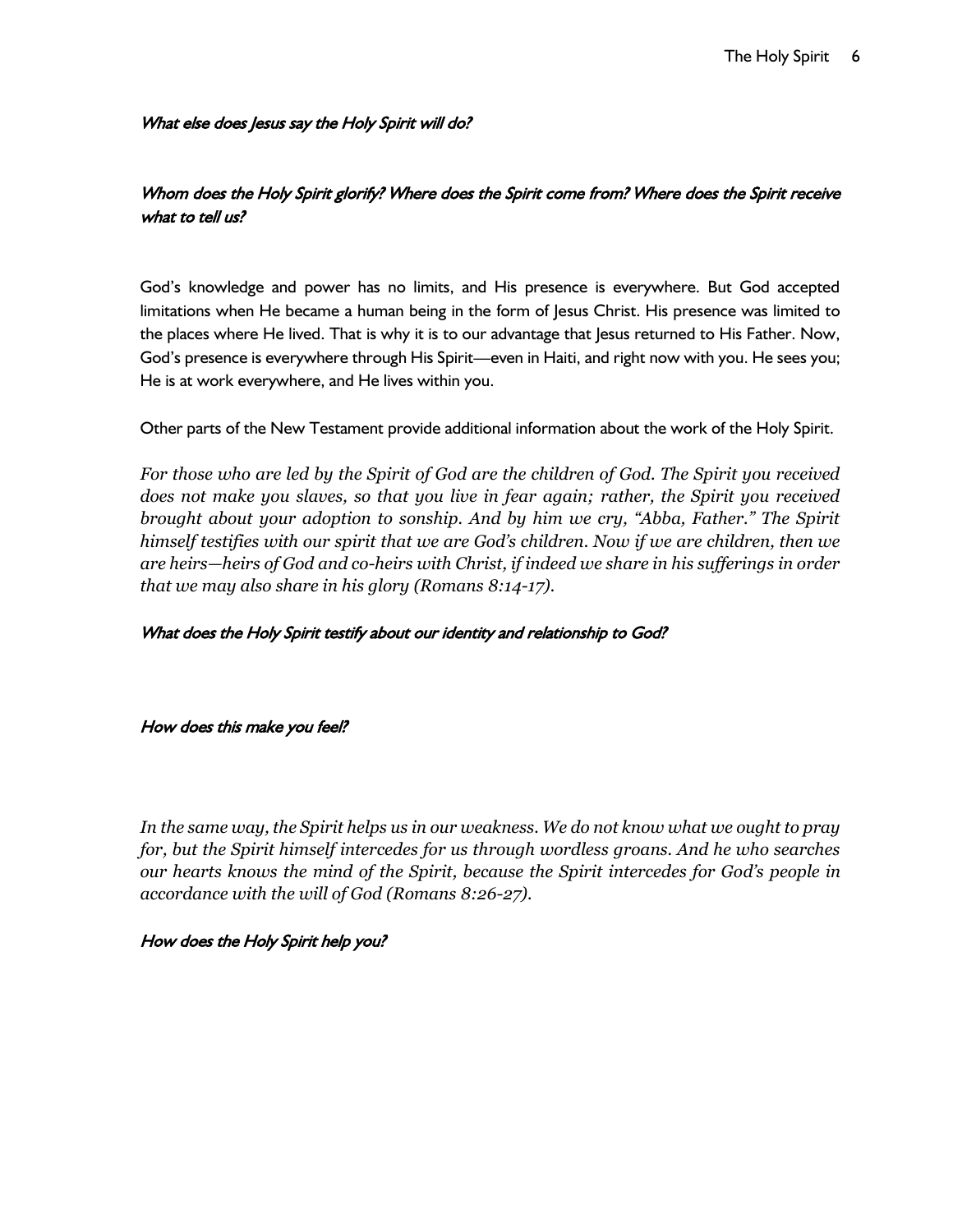## 3. BEING FILLED WITH THE HOLY SPIRIT

In the Book of Acts, the word used most often to describe the activity of the Holy Spirit in the lives of the Christians was "filled" or "full." The word means that one's personality is entirely influenced by the Spirit's power. Sometimes, it is referring to as the "act of being filled" or "acting in the fullness of the Spirit."

- ❖ *All of them were filled with the Holy Spirit (Acts 2:4);*
- ❖ *Then Peter, filled with the Holy Spirit, said to them (Acts 4:8);*
- ❖ *After they prayed, the place where they were meeting was shaken. And they were all filled with the Holy Spirit and spoke the word of God boldly (Acts 4:31);*
- ❖ *Stephen, a man full of faith and of the Holy Spirit (Acts 6:5);*
- ❖ *"has sent me so that you may see again and be filled with the Holy Spirit" (Acts 9:17);*
- ❖ *He was a good man, full of the Holy Spirit and faith (Acts 11:24);*
- ❖ *And the disciples were filled with joy and with the Holy Spirit (Acts 13:52).*

In the New Testament, this was considered the normal Christian experience. As we studied in Ephesians 1:13-14, all Christians receive the Holy Spirit as a seal of their salvation, but not every Christian lives in the "fullness" of the Holy Spirit. This is a privilege every follower of Jesus can experience. In fact, we are commanded to be filled with the Spirit.

*Therefore do not be foolish, but understand what the Lord's will is. Do not get drunk on wine, which leads to debauchery. Instead, be filled with the Spirit (Ephesians 5:17-18).*

Why do you think being filled with the Spirit is contrasted with getting drunk?

What does this command mean to you?

Scripture promises that, if we ask for things according to God's will, we can be assured that God will respond.

*This is the confidence we have in approaching God: that if we ask anything according to his will, he hears us. And if we know that he hears us—whatever we ask—we know that we have what we asked of him (1 John 5:14-15).*



**Do you want to be filled with the Holy Spirit? If so, take some time and ask God to fill your life with His Spirit. Pray in confidence and thank Him.**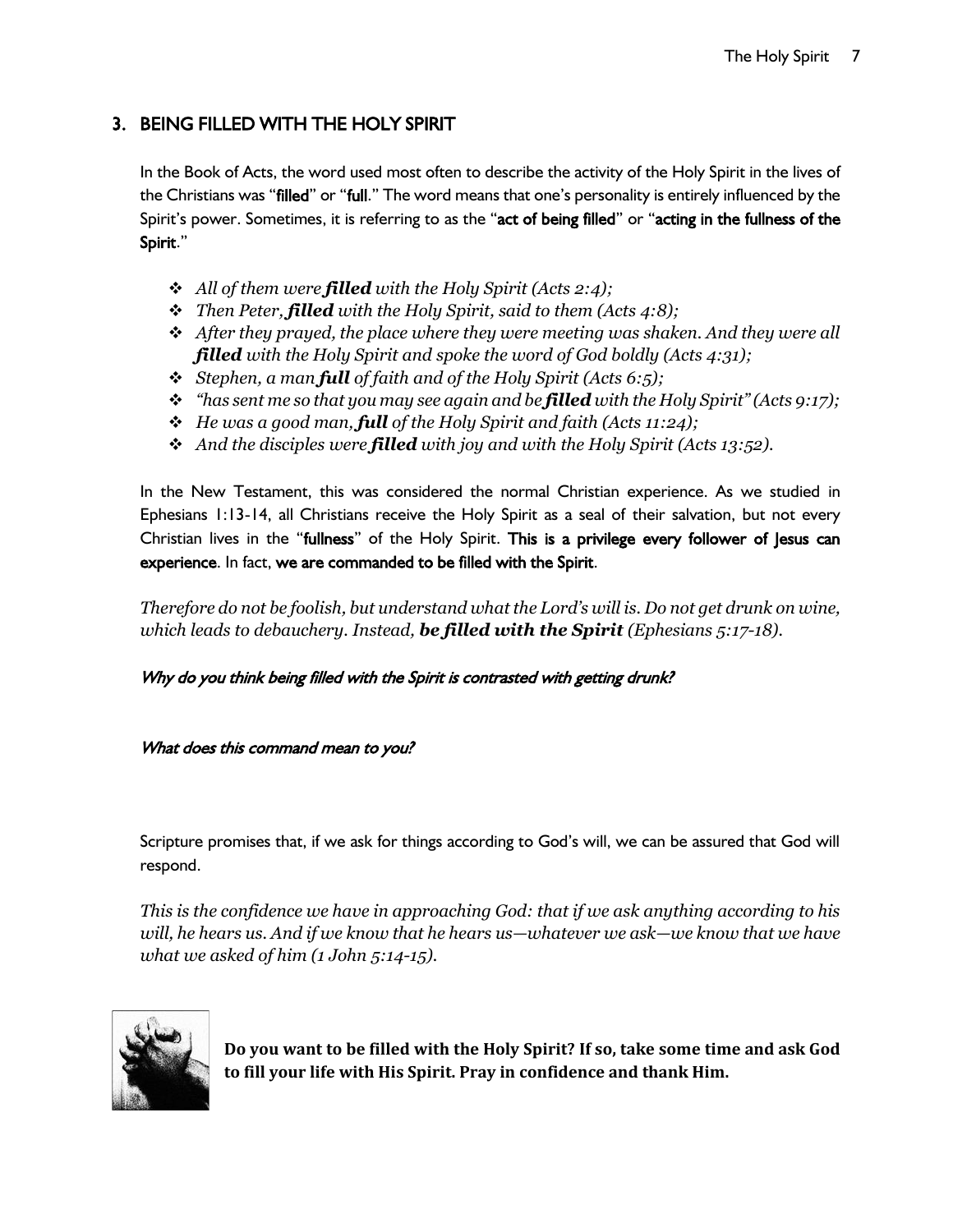## BECOMING GOOD SOIL: LIVING IN THE FULLNESS OF THE SPIRIT



## 1. APPLYING THESE TRUTHS

You have read several important verses about the work of the Holy Spirit. Write about the work of the Holy Spirit and what these truths mean in your life in the chart below. For example, Jesus said the Advocate, the Holy Spirit would teach us all things. (John 14:26). Therefore, the work of the Holy Spirit is teaching us. For my life it means that God will teach me about who He is and how I should live.

| The Work of the Holy Spirit | <b>What It Means in Your Life</b> |
|-----------------------------|-----------------------------------|
|                             |                                   |
|                             |                                   |
|                             |                                   |
|                             |                                   |
|                             |                                   |
|                             |                                   |
|                             |                                   |

## 2. REFLECTING ON THESE TRUTHS

Carefully read these words of Jesus that describes the nature of the Holy Spirit:

*Jesus answered, "Very truly I tell you, no one can enter the kingdom of God unless they are born of water and the Spirit. Flesh gives birth to flesh, but the Spirit gives birth to spirit. You should not be surprised at my saying, 'You must be born again.' The wind blows wherever it pleases. You hear its sound, but you cannot tell where it comes from or where it is going. So it is with everyone born of the Spirit" (John 3:5-8).*

*On the last and greatest day of the festival, Jesus stood and said in a loud voice, "Let anyone who is thirsty come to me and drink. Whoever believes in me, as Scripture has said, rivers of living water will flow from within them." By this he meant the Spirit, whom those who believed in him were later to receive. Up to that time the Spirit had not been given, since Jesus had not yet been glorified (John 7:37-39).*

Jesus describes the nature of the Spirit with two natural elements, wind and water. The word "spirit" can also be translated as "wind" in the original language. As we read earlier, the Holy Spirit arrived as a strong, violent wind on the Day of Pentecost.